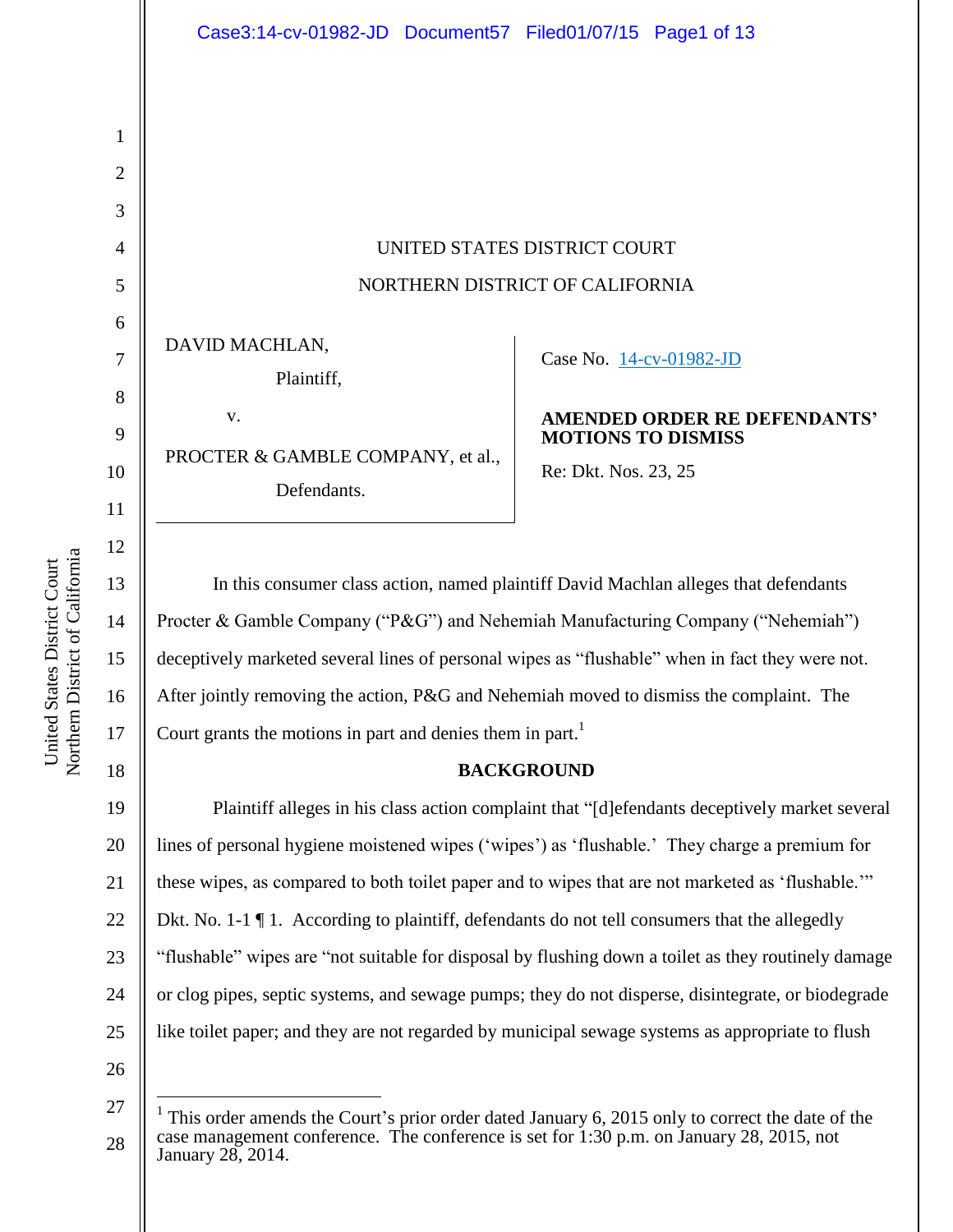#### Case3:14-cv-01982-JD Document57 Filed01/07/15 Page2 of 13

4 down a toilet." *Id*. Plaintiff quotes, for example, the East Bay Municipal Utility District's statement to consumers that "'[d]isposable' and 'flushable' wipes and other products don't break down in the sewer" and instead "get tangled and clumped in hair and debris creating massive obstructions in the sewers," and that such wipes should therefore "never be flushed." *Id*. ¶ 30 (emphasis in original).

Two types of wipes are at issue in this case: the Charmin Freshmates flushable wipes ("Charmin wipes") and the Pampers Kandoo flushable wipes ("Pampers wipes"). *Id*. ¶ 19. The Pampers wipes are marketed as being intended for toddlers and to assist with potty training; the Charmin wipes are alleged to have been marketed more generally for use "as part of a bathroom routine." *Id*. ¶¶ 18, 40-41.

Plaintiff alleges that defendants played different roles for the two kinds of wipes. The complaint states that P&G "manufactures and markets the Charmin Wipes." *Id*. ¶ 20. Nehemiah is not alleged to have had any involvement with the Charmin wipes. For the Pampers wipes, plaintiff alleges that P&G "invented" them and "invested in the initial research and development and marketing of those wipes," but that since 2009, P&G "had shared responsibility with Nehemiah for the manufacturing and/or marketing of the product." *Id*. ¶ 21. More specifically, plaintiff alleges that Nehamiah is a participant in P&G's "Connect + Develop" program in which P&G partners with smaller manufacturers, and that Nehamiah is a licensee for the Pampers Kandoo product. *Id*. ¶¶ 17-18.

20 21 22 23 24 25 26 27 28 Plaintiff's interactions with the two wipes is also different. His complaint alleges only that he bought the Pampers Kandoo wipes. He purchased one 350-count package for \$11.09 in January 2014, and began using them. *Id*. ¶ 74. According to the complaint, "[a]fter his children went to the bathroom, he would use 1-2 wipes to clean and dry them. He immediately had problems flushing the wipes, as the toilet clogged and backed up. After he unclogged the toilet, he noticed that the toilet paper had partially decomposed, but the wipes were completely intact. Concerned about a risk of expensive plumbing repairs, he stopped flushing the wipes." *Id*. ¶¶ 75- 76. He claims that "[h]ad Defendants not misrepresented (by omission and commission) the true nature of their 'Flushable' Products, Plaintiff would not have purchased Defendants' product." *Id*.

1

2

3

5

6

7

8

9

10

11

12

13

14

15

16

17

18

19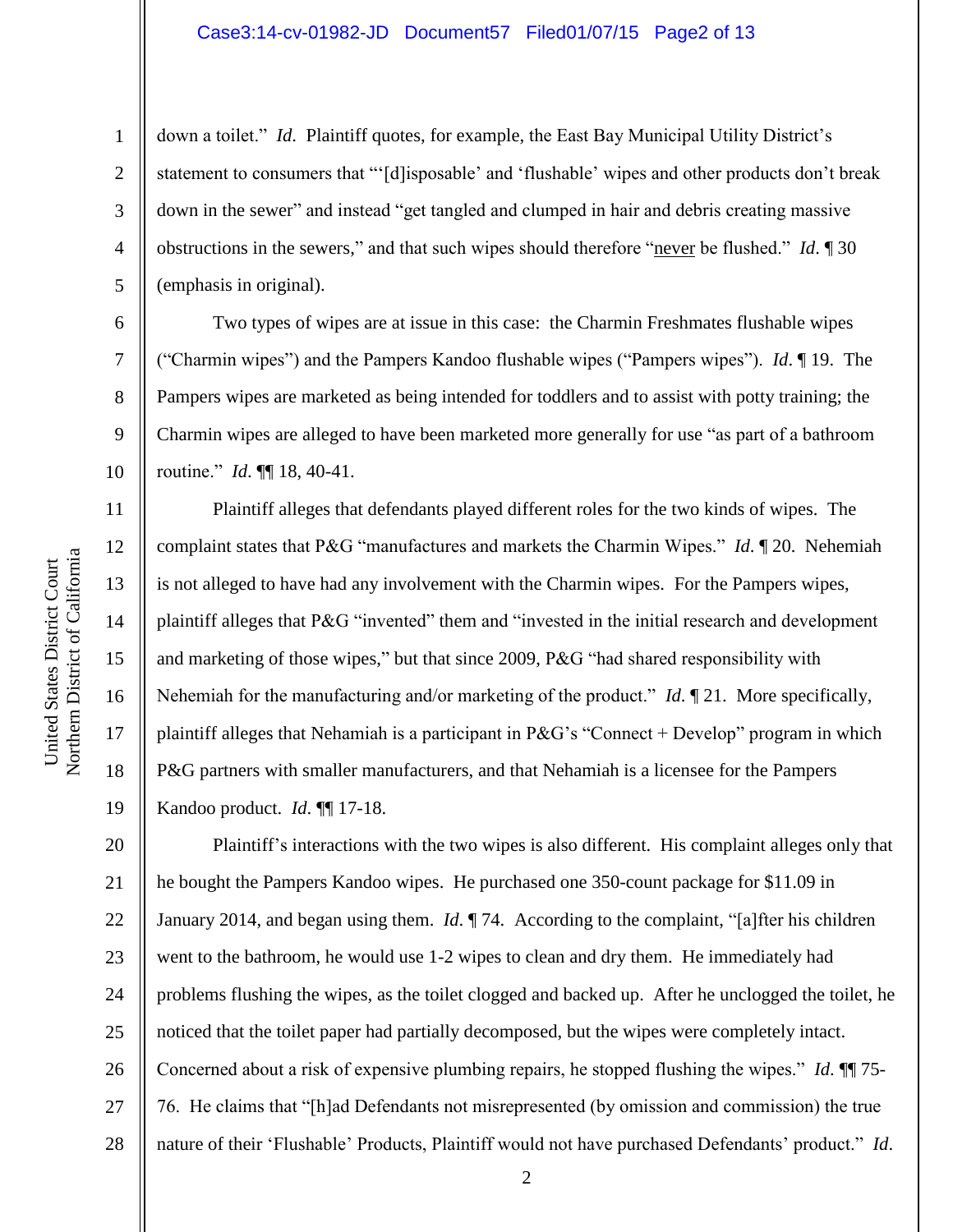1

¶ 77.

2

3

4

5

6

7

8

9

10

11

12

13

14

15

16

17

18

19

20

21

22

Plaintiff seeks to represent a class of California purchasers of the wipes from March 21, 2010 to the present. *Id*. ¶ 78. (The complaint contains a typo known to both sides that gives the beginning date for the class period as March 21, 2014. Plaintiff has stated that he intends to correct this typo "at an appropriate juncture." *See* Dkt. No. 43 at 2 n.1. He will have that opportunity in response to this order.) The complaint asserts four claims against defendants: (1) violation of the Consumer Legal Remedies Act ("CLRA"), California Civil Code § 1750 et seq.; (2) false advertising in violation of California Business and Professions Code § 17500 et seq. ("FAL"); (3) fraud, deceit and/or misrepresentation; and (4) unfair, unlawful and deceptive trade practices in violation of California Business and Professions Code § 17200 et seq. ("UCL"). Dkt. No. 1-1 at 22-30. He asks the Court to grant him restitution and injunctive relief for his CLRA, FAL and UCL claims, and compensatory and punitive damages for his common law fraud claim. *Id*. at 30-31.

Plaintiff originally filed his complaint in the California Superior Court for the City and County of San Francisco, but P&G and Nehemiah jointly removed the action to this federal district court, invoking the Court's jurisdiction under the Class Action Fairness Act ("CAFA"), 28 U.S.C. § 1332(d). Dkt. No. 1 at 3. Defendants asserted that the Court has jurisdiction because the case "is (1) a proposed class action within the meaning of CAFA, in which (2) 'any member of a class of plaintiffs is a citizen of a State different from any defendant,' (3) the 'number of members of all proposed plaintiff classes in the aggregate is [not] less than 100,' and (4) 'the matter in controversy exceeds the sum or value of \$5,000,000, exclusive of interests and costs.'" *Id*. (citing 28 U.S.C. § 1332(d)(2), (d)(5)(B)). Plaintiff did not contest the removal.

23 24 25 26 27 Before the Court is P&G's motion to dismiss the complaint under Federal Rules of Civil Procedure  $12(b)(1)$ ,  $12(b)(6)$  and/or  $9(b)$ . Dkt. No. 25. Nehemiah joins in certain of P&G's arguments, and additionally moves to dismiss the complaint or strike the class allegations from it pursuant to Federal Rules of Civil Procedure 12(b)(6), 12(f), 23(c)(1)(A) and 23(c)(1)(D). Dkt. No. 26.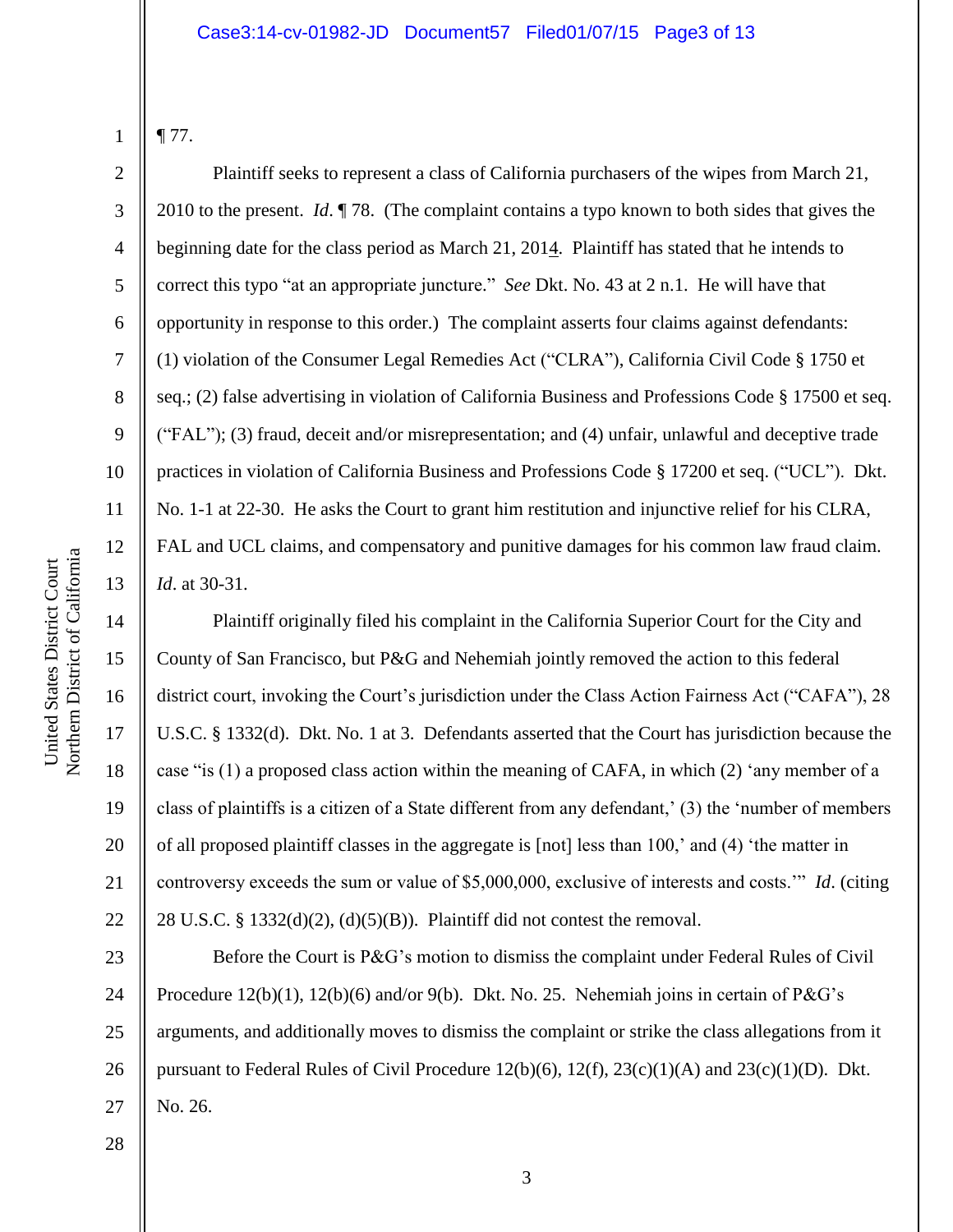#### **DISCUSSION**

### **I. LEGAL STANDARDS**

Defendants challenge the complaint under Federal Rule of Civil Procedure 12(b)(1) for lack of subject matter jurisdiction. Federal courts are courts of limited jurisdiction, and the "case or controversy" requirement of Article III of the U.S. Constitution "limits federal courts' subject matter jurisdiction by requiring, inter alia, that plaintiffs have standing . . . ." *Chandler v. State Farm Mut. Auto. Ins. Co.*, 598 F.3d 1115, 1121 (9th Cir. 2010). The "irreducible constitutional minimum of standing" contains three elements: (1) the plaintiff must prove that he suffered an "injury in fact," (2) the plaintiff must establish a causal connection by proving that his injury is fairly traceable to the challenged conduct of the defendant, and (3) the plaintiff must show that his injury will likely be redressed by a favorable decision. *Id*. at 1122. The argument that a plaintiff lacks standing is "properly raised in a Rule 12(b)(1) motion to dismiss." *Id*. The party opposing the motion bears the burden of establishing the Court's jurisdiction, and at the motion to dismiss stage, Article III standing is adequately demonstrated through allegations of "specific facts plausibly explaining" why the standing requirements are met. *Barnum Timber Co. v. Envtl. Prot. Agency*, 633 F.3d 894, 899 (9th Cir. 2011).

17 18 19 20 21 22 23 24 25 26 27 The other primary ground for defendants' dismissal motions is Federal Rule of Civil Procedure 12(b)(6). A complaint may be dismissed under Rule 12(b)(6) when it fails to meet Rule 8(a)'s requirement to make "a short and plain statement of the claim showing that the pleader is entitled to relief." To avoid dismissal under those rules, the complaint must allege "enough facts to state a claim to relief that is plausible on its face." *Bell Atl. Corp. v. Twombly*, 550 U.S. 544, 570 (2007). "A claim has facial plausibility when the pleaded factual content allows the court to draw the reasonable inference that the defendant is liable for the misconduct alleged." *Ashcroft v. Iqbal*, 556 U.S. 662, 678 (2009) (citing *Twombly* at 556). "[F]or a complaint to survive a motion to dismiss, the non-conclusory 'factual content,' and reasonable inferences from that content, must be plausibly suggestive of a claim entitling the plaintiff to relief." *Moss v. U.S. Secret Service*, 572 F.3d 962, 969 (9th Cir. 2009) (citing *Iqbal*, 556 U.S. at 677).

10

11

12

13

14

15

16

28

1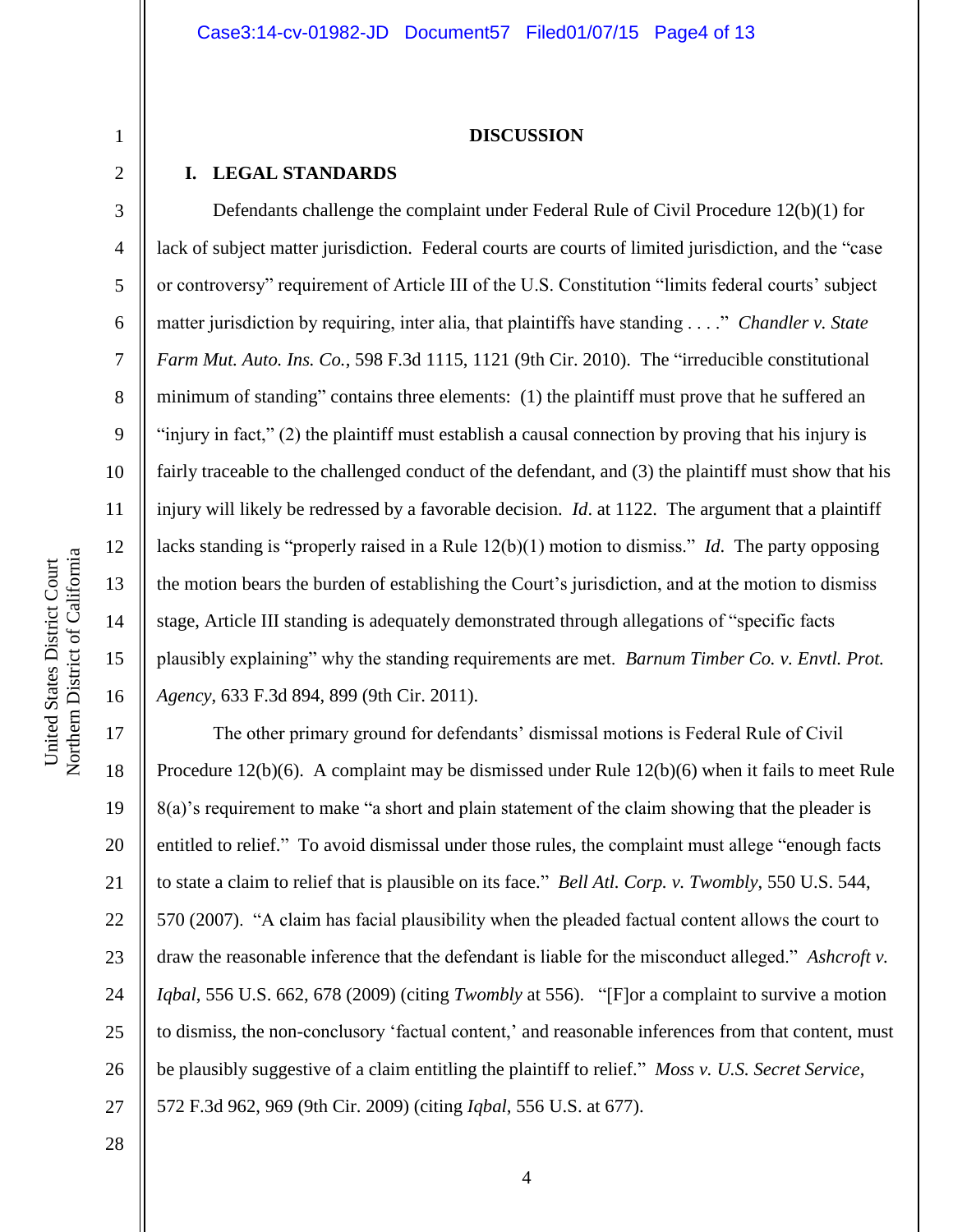4

5

7

8

9

10

11

12

13

14

15

16

17

18

19

1

### **II. PROCTER & GAMBLE'S MOTION TO DISMISS**

P&G frames its motion to dismiss primarily as lack of standing arguments under Rule 12(b)(1), although it alternatively argues that the same deficiencies can also be seen as a failure to state a claim under Rule 12(b)(6). *See*, *e.g.*, Dkt. No. 42 at 7 n.7. The Court focuses the analysis of P&G's arguments through the lens of standing.

6

### **A. STANDING TO SEEK INJUNCTIVE RELIEF**

The first question presented is whether plaintiff has standing to pursue injunctive relief at all in this case. The complaint seeks injunctive relief for three out of four claims, *i.e.*, the CLRA, UCL and FAL causes of action. *See* Dkt. No. 1-1 at 30; *see also*, *e.g.*, *id*. ¶ 125 ("Plaintiff seeks, on behalf of those similarly situated, an injunction to prohibit Defendants from continuing to engage in the unfair trade practices complained of herein.").

P&G argues that plaintiff lacks standing to seek this relief because he "does not, and cannot, allege that such relief will redress a real and immediate threat of repeated injury." Dkt. No. 25 at 12. P&G further argues that plaintiff has not alleged that he is likely "to purchase Kandoo Wipes again (or to purchase Freshmates for the first time)," and in any event, "there is ... no basis for concluding that he is likely to be misled into making such purchases based on the advertising and labelling that he challenges." *Id*. Plaintiff argues in response that he has never stated that he will not purchase defendants' flushable wipes again and that he would in fact "love to purchase Defendants' Wipes if they were truly 'flushable.'" Dkt. No. 31-1 at 5.

20 21 22 23 24 25 The problem with plaintiff's response is that the Supreme Court and our Circuit Court have made clear that, in order to have Article III standing to seek an injunction in a federal court, a plaintiff must demonstrate "a sufficient likelihood that he will again be wronged in a similar way." *City of Los Angeles v. Lyons*, 461 U.S. 95, 111 (1983). *See also Chapman v. Pier 1 Imports (U.S.) Inc.*, 631 F.3d 939, 948 (9th Cir. 2011) (quoting same language from *Lyons*, and further stating that a plaintiff "must establish a 'real and immediate threat of repeated injury'").

26 27 28 The holdings in these cases show why Mr. Machlan lacks standing under Article III to pursue injunctive relief in this federal district court. In *Lyons*, the Court held that the fact "[t]hat Lyons may have been illegally choked by the police on October 6, 1976, while presumably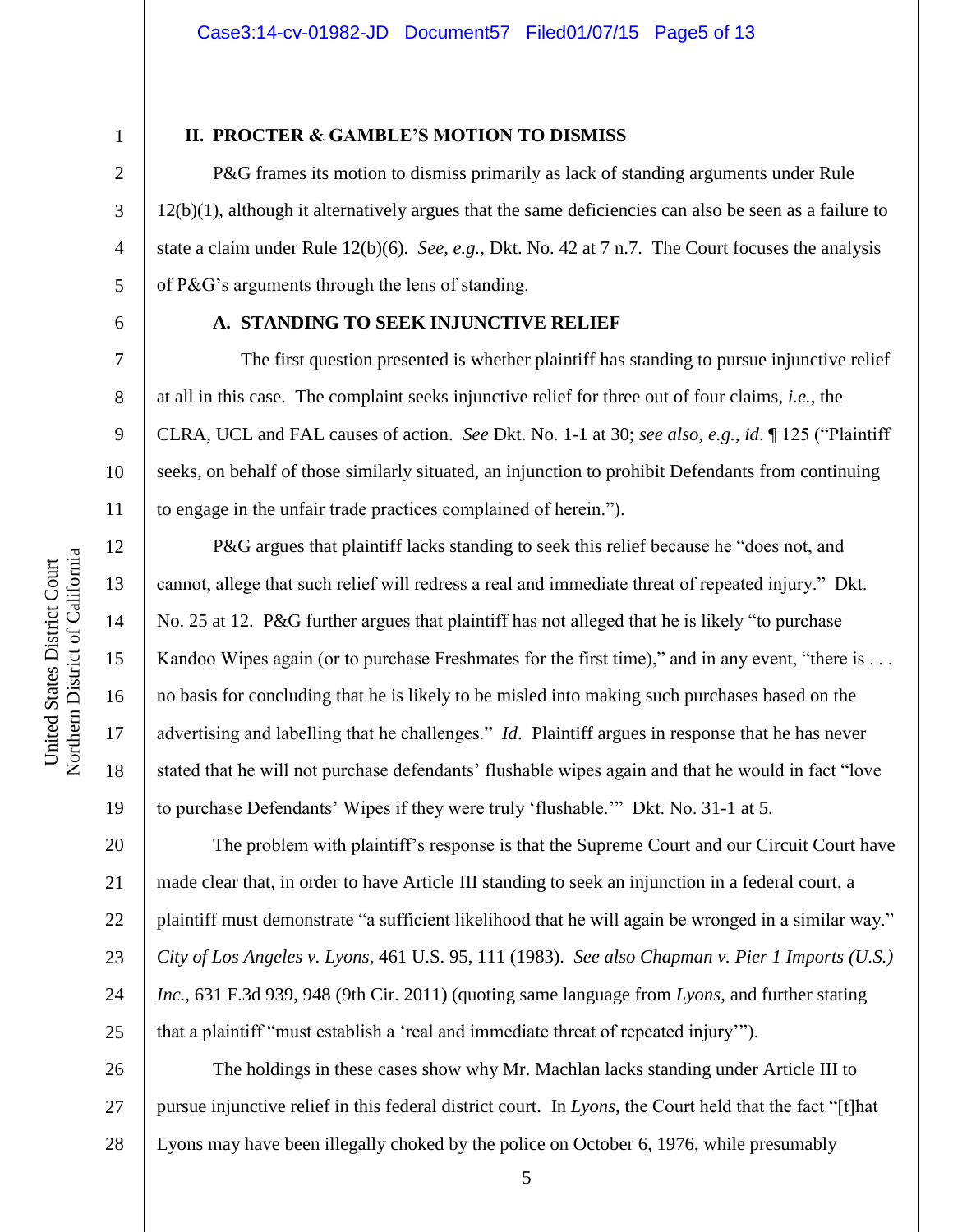#### Case3:14-cv-01982-JD Document57 Filed01/07/15 Page6 of 13

1

2

3

4

5

6

7

8

9

10

11

12

13

14

15

affording Lyons standing to claim damages against the individual officers and perhaps against the City, does nothing to establish a real and immediate threat that he would again be stopped for a traffic violation, or for any other offense, by an officer or officers who would illegally choke him into unconsciousness without any provocation or resistance on his part." 461 U.S. at 105. In *Chapman*, our Circuit Court held that "an ADA plaintiff can show a likelihood of future injury when he intends to return to a noncompliant accommodation and is therefore likely to reencounter a discriminatory architectural barrier." 631 F.3d at 950.

Here, the harm that is at the center of plaintiff's complaint is that he was allegedly deceived about the true nature of the "flushable" wipes marketed and sold by defendants. He paid a premium for those wipes because he thought "flushable" meant "suitable for flushing." But plaintiff has filled his complaint with pages of allegations -- and photos which graphically illustrate -- that he has since learned that those "flushable" wipes are not, in fact, suitable for flushing. Even if plaintiff were to allege that he intends to buy these wipes again, and even if plaintiff has continued and will continue to purchase those wipes daily, the nature of his alleged injury, *i.e.*, deception, is such that he personally cannot be harmed in the same way again.

16 17 18 19 20 21 22 23 24 25 26 27 28 The Court consequently finds that, under controlling precedent, plaintiff does not have Article III standing to seek an injunction from this federal district court prohibiting defendants from continuing to engage in the conduct complained of in the complaint. Although the Court agrees that this ruling goes against the broad remedial purposes behind California's consumer protection statutes, *see*, *e.g.*, *In re Tobacco II Cases*, 46 Cal. 4th 298 (2009), the scope of the Court's jurisdiction begins and ends with Article III, and it cannot hear a case that falls outside that scope just because that would better serve public policy. The result in a California state court would likely be different. As the Supreme Court stated in *Lyons*, "the state courts need not impose the same standing or remedial requirements that govern federal court proceedings." 461 U.S. at 113. The UCL permits an injured plaintiff to obtain an injunction from the state court that prevents future harm to other unsuspecting consumers by "stopping such practices in their tracks." *In re Tobacco II*, 46 Cal. 4th at 320. But when the alleged unfair practice is deception, the previously-deceived-but-now-enlightened plaintiff simply does not have standing under Article III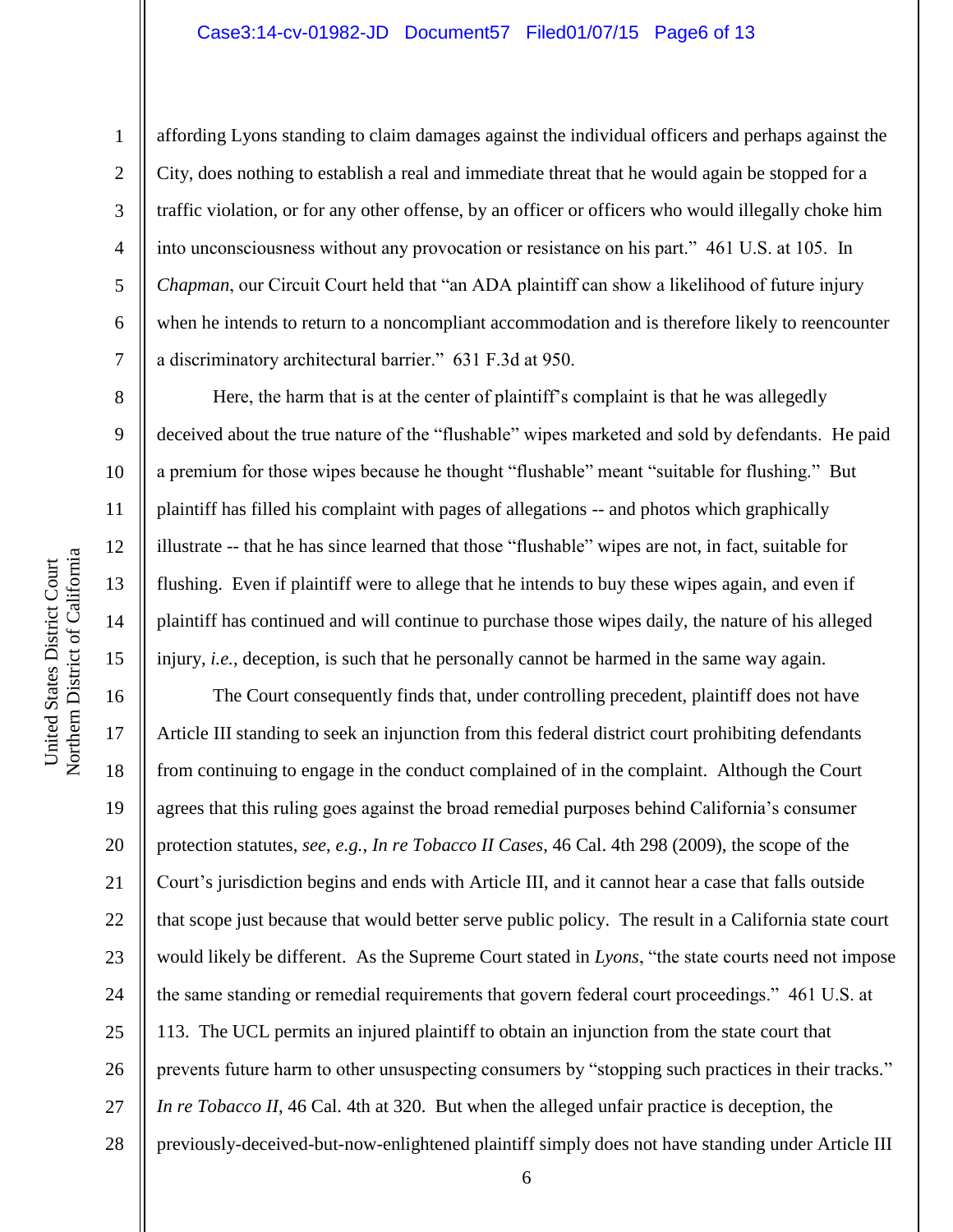1

2

3

4

5

6

7

8

9

10

11

12

13

14

15

17

18

19

21

23

24

25

26

27

28

to ask a federal court to grant an injunction.

The question remains what the Court should do about the injunctive relief portions of plaintiff's claims. The obvious options are dismissal or remand. In a slightly different context, in *Lee v. American National Insurance Company*, 260 F.3d 997, 1007 (9th Cir. 2001), the Circuit Court acknowledged the possibility of a "partial remand" (*i.e.*, a remand not of the entirety of an action, but only portions thereof), but expressly "decline[d] to address the partial remand alternative" in that case because the appellant had not adequately raised the issue on appeal. The Supreme Court also has not spoken on this precise issue.

16 20 22 Under the principles set forth in *Carnegie-Mellon University v. Cohill*, 484 U.S. 343 (1988), the Court finds that it has the discretion to order a remand rather than a dismissal of the injunctive relief portions of plaintiff's claims. This action was removed under the Class Action Fairness Act, and there is no dispute about the removability of this action pursuant to that Act. But for the reasons stated above, the Court finds that the injunctive relief portions of this case are not justiciable -- and will never be justiciable -- by this Court. There is therefore the possibility that an action like this one could become stuck in a perpetual loop of (1) plaintiff's re-filing in state court, followed by (2) removal by defendants and then (3) dismissal by this Court. If such a scenario were to play out, plaintiff's claims would likely be prevented from being adjudicated on the merits, definitely so once the statute of limitations on plaintiff's claims expires. Although an order remanding rather than dismissing does not solve the potential problem altogether, it is an important step in the right direction. *See Carnegie-Mellon*, 484 U.S. at 351-52 ("a remand generally will be preferable to a dismissal when the statute of limitations on the plaintiff's statelaw claims has expired" in which case "a dismissal will foreclose the plaintiff from litigating his claims," a consequence that "may work injustice to the plaintiff").

Principles of fairness and comity also strongly support remand rather than dismissal. As the Supreme Court stated in *Carnegie-Mellon*:

Even when the applicable statute of limitations has not expired, a remand may best promote the values of economy, convenience, fairness and comity. Both litigants and States have an interest in the prompt and efficient resolution of controversies based on state law. Any time a district court dismisses, rather than remands, a removed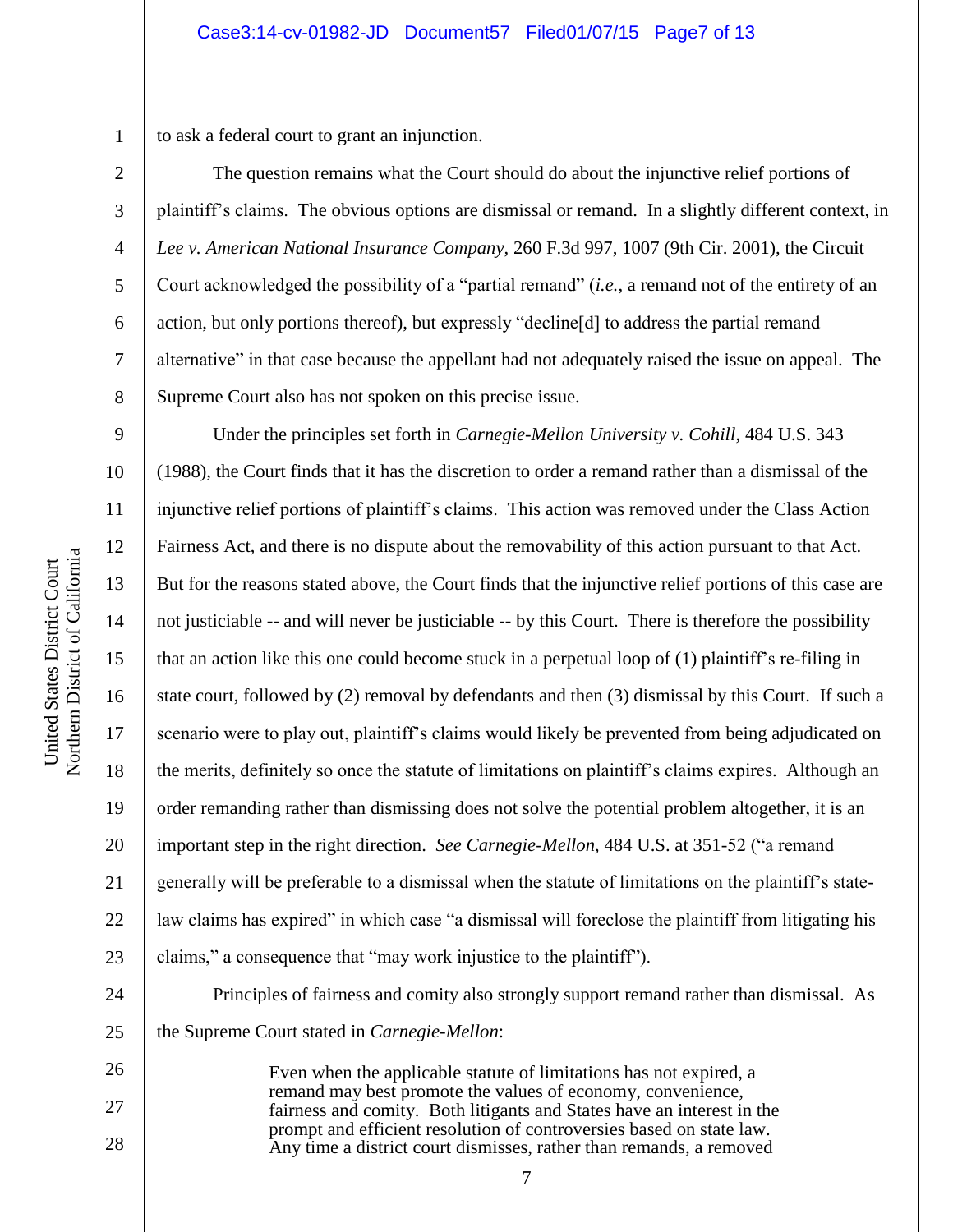case involving pendent claims, the parties will have to refile their papers in state court, at some expense of time and money. Moreover, the state court will have to reprocess the case, and this procedure will involve similar costs. Dismissal of the claim therefore will increase both the expense and the time involved in enforcing state law. Under the analysis set forth in *Gibbs*, this consequence, even taken alone, provides good reason to grant federal courts wide discretion to remand cases involving pendent claims when the exercise of pendent jurisdiction over such cases would be inappropriate.

484 U.S. at 353.

1

2

3

4

5

6

7

8

9

10

11

12

13

14

15

16

17

22

23

The Court finds that these considerations apply forcefully here. Injunctive relief is an important remedy under California's consumer protection laws. *See*, *e.g.*, *In re Tobacco II*, 46 Cal. 4th at 319 ("the primary form of relief available under the UCL to protect consumers from unfair business practices is an injunction"). Allowing a defendant to undermine California's consumer protection statutes and defeat injunctive relief simply by removing a case from state court is an unnecessary affront to federal and state comity. This case was originally filed in a California state court by a California plaintiff on behalf of a putative class of California residents under California's state laws. A California state court ought to decide whether injunctive relief is appropriate for plaintiff's claims. Respect for comity and federalism compel that conclusion, and just tossing aside the state's injunction remedy because of this Court's limited jurisdiction is an unwarranted federal intrusion into California's interests and laws.

18 19 20 21 The portions of plaintiff's claims that seek injunctive relief under the UCL, FAL and CLRA are remanded to the California Superior Court for the City and County of San Francisco. The Court will implement appropriate case management and scheduling orders to ensure smooth sailing of this case in relation to the state action.

## **B. STANDING AS TO PRODUCT NOT PURCHASED (CHARMIN FRESHMATES WIPES)**

24 25 26 27 28 The Court next considers  $P\&G$ 's standing argument that is centered on the fact that plaintiff never bought the Charmin Freshmates product; he bought only the Pampers Kandoo product. On that basis, P&G argues that Machlan "lacks standing to prosecute any claims about P&G's own Freshmates product, which he did not buy." Dkt. No. 42 at 4. Plaintiff argues that there is a "sufficient similarity" between the product he did buy (Pampers wipes) and the product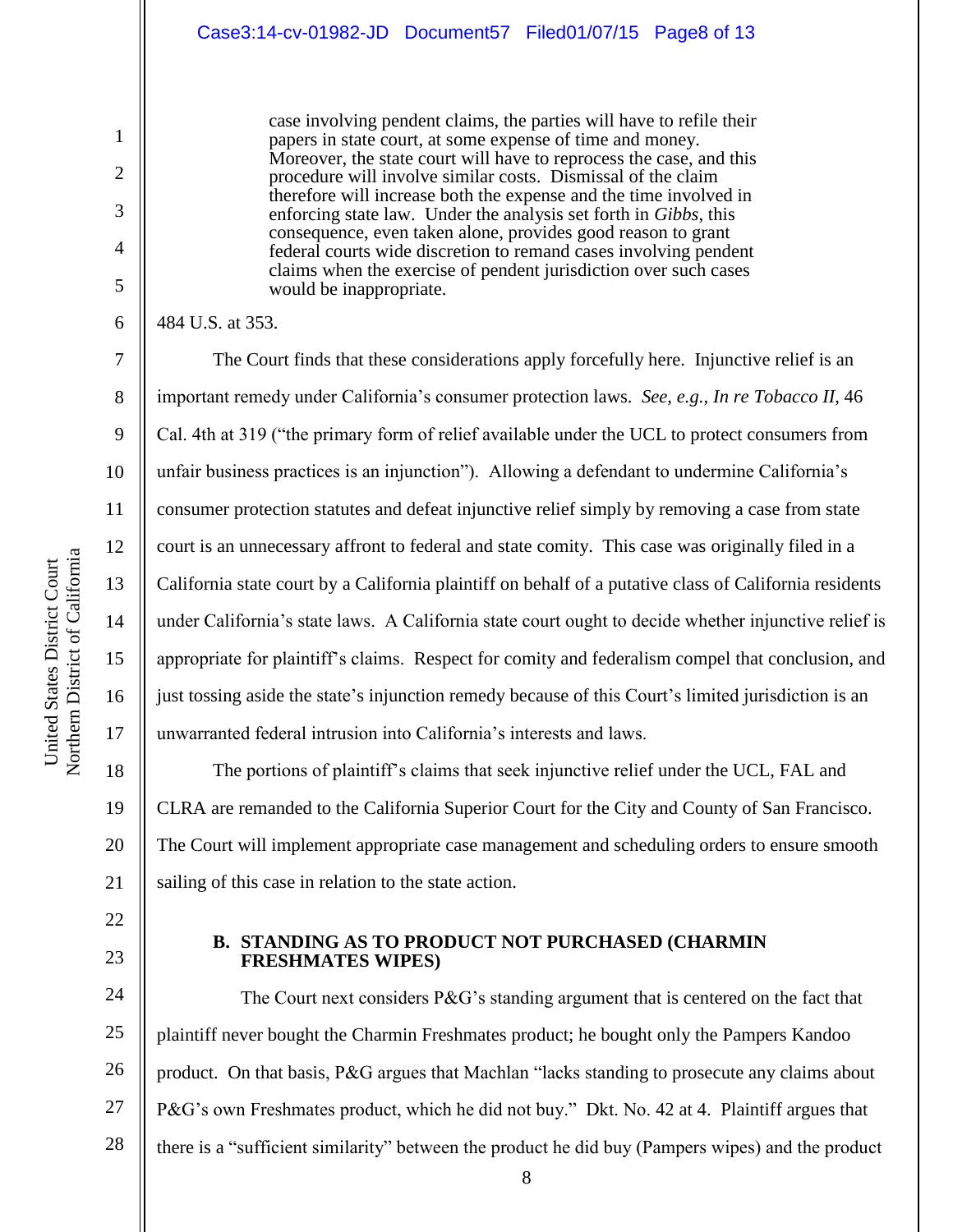#### Case3:14-cv-01982-JD Document57 Filed01/07/15 Page9 of 13

he did not (Charmin wipes), and that in any event, the question is one of typicality under Rule 23 which should be addressed further down the line at the class certification stage. Dkt. No. 31-1 at 10-14. These, too, are issues on which our Circuit has not yet spoken, and both sides acknowledge that district courts have hardly been uniform. *See*, *e.g.*, Dkt. No. 25 at 10 and Dkt. No. 31-1 at 10- 14.

As an initial matter, the Court finds it appropriate -- and indeed, necessary -- to inquire whether plaintiff Mr. Machlan has standing to bring claims against P&G that challenge the Charmin Freshmates product which he did not buy. Mr. Machlan is the sole named plaintiff in this case, and "[a] class of plaintiffs does not have standing to sue if the named plaintiff does not have standing." *B.C. v. Plumas Unified Sch. Dist.*, 192 F.3d 1260, 1264 (9th Cir. 1999). *See also Lewis v. Casey*, 518 U.S. 343, 357 (1996) ("even named plaintiffs who represent a class 'must allege and show that they personally have been injured, not that injury has been suffered by other, unidentified members of the class to which they belong and which they purport to represent.'").

14 15 16 17 18 19 20 21 22 23 24 25 26 27 28 The Court does not need to wade into the debate on whether sufficient or substantial similarity of products is enough to find standing here. Even assuming, without actually finding, that satisfying the substantially similar test articulated by some district courts would be enough to give Mr. Machlan standing to sue P&G for the Charmin wipes, the Court finds that he has failed to satisfy that test here. Comparing this case to two of the main cases relied on by Mr. Machlan shows why this is so. In *Astiana v. Dreyer's Grand Ice Cream, Inc.*, No. C-11-2910 EMC, 2012 WL 2990766 (N.D. Cal. July 20, 2012), the named plaintiffs had purchased Dreyer's/Edy's ice cream products only, but the Court still permitted them to pursue misrepresentation claims relating to identical labelling on Haagen-Dazs products that they did not purchase. Significantly, the complaint alleged that the single defendant in that case "manufactures and distributes ice cream under the following brand names: Dreyer's, Edy's, and Haagen-Dazs." 2012 WL 2990766, at \*1. In *Koh v. S.C. Johnson & Son, Inc.*, No. C-09-00927 RMW, 2010 WL 94265 (N.D. Cal. Jan. 6, 2010), the Court permitted plaintiff, who had purchased only the Windex cleaning product from defendant SCJ, also to pursue misrepresentation claims against SCJ for the Shout cleaning product that had the same alleged mislabeling. But again, it was alleged in that case that SCJ was the

1

2

3

4

5

6

7

8

9

10

11

12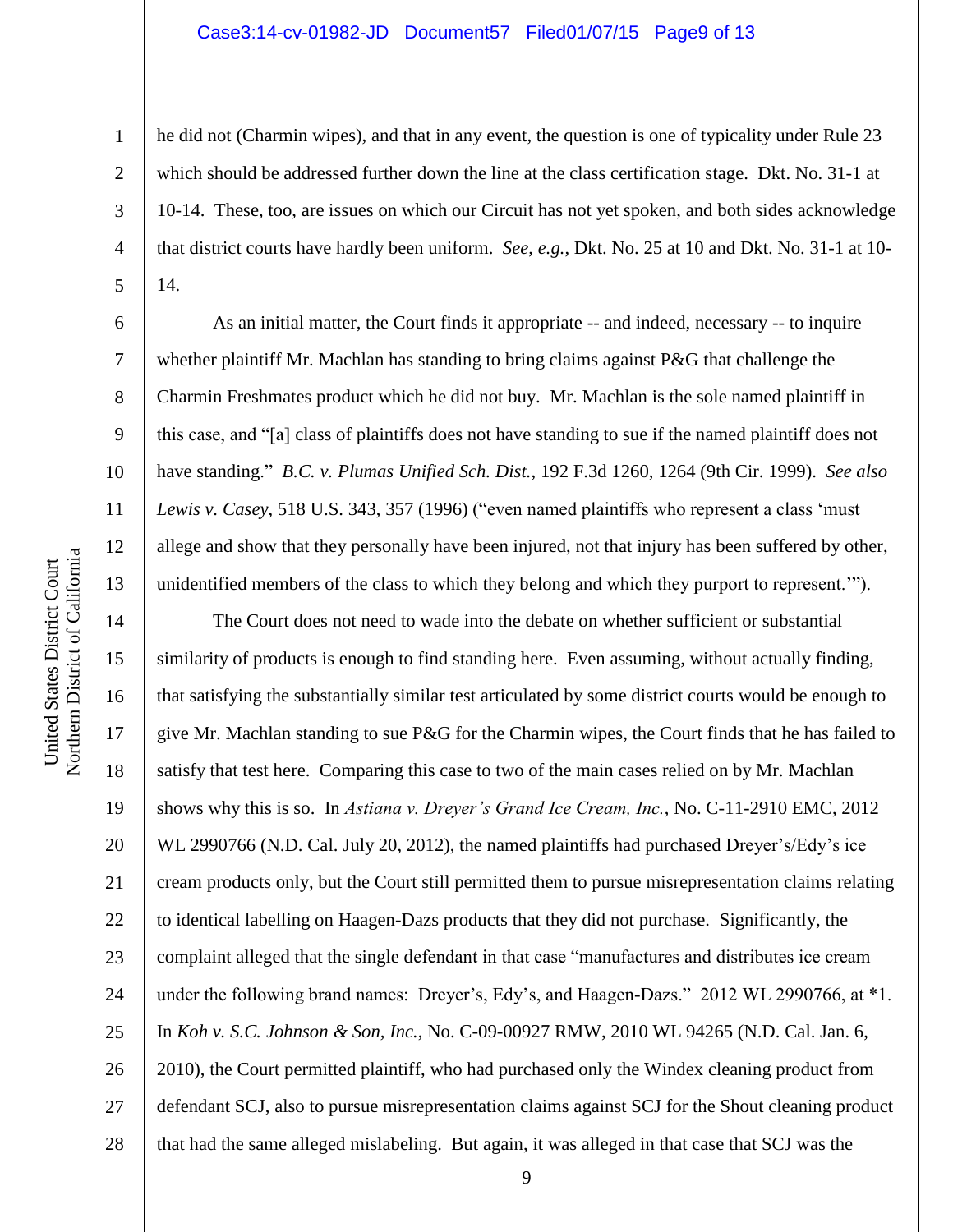manufacturer for both Windex and Shout, *see* 2010 WL 94265, at \*1, and the Court found it "notable" that the case was not one "in which plaintiff [was] asserting claims against defendants that never harmed him," *id*. at \*3.

Here, P&G is alleged to have played a different role with respect to the Charmin wipes and the Pampers wipes. For the Pampers wipes -- the only product he purchased -- Nehemiah, a "smaller manufacturer," is alleged to have held the license and to have "developed" the product line "in conjunction with P&G." Dkt. No. 1-1 ¶ 17. P&G is alleged only to have "shared" responsibility with Nehemiah for the manufacturing and/or marketing of the product." *Id*. ¶ 21. For the Charmin wipes, in contrast, plaintiff alleges that "P&G manufactures and markets the Charmin Wipes." *Id*. ¶ 20. The contrast between these allegations sets this case apart from those plaintiff has cited. While the Court finds for the reasons below that plaintiff has alleged enough to proceed against P&G at this point for the Pampers wipes, the Court does not find that plaintiff may also proceed against P&G for the Charmin wipes, which he concedes he did not purchase. His claims against P&G for the Pampers wipes and Charmin wipes, respectively, are not "substantially similar." Whereas the former will largely raise questions about whether the "flushable" representation was false or misleading, the latter will also raise an additional dimension regarding what role P&G (as opposed to Nehemiah) played with respect to the wipes and the representations that were made.

19 20 21 22 Although plaintiff does not specifically say in his complaint, his claims that are based on the Charmin wipes appear to be directed at P&G only, as Nehemiah is not alleged to have played any role with respect to those wipes. Those claims are dismissed with prejudice as to Mr. Machlan, but may be renewed by a new named plaintiff who did purchase Charmin wipes.

23

## **C. STANDING AGAINST P&G FOR PAMPERS KANDOO WIPES**

24 25 26 27 28 With respect to the Pampers wipes which Mr. Machlan did purchase, P&G argues that Mr. Machlan lacks standing to pursue claims against P&G based on those wipes, too, despite the complaint's allegation that "since 2009, P&G had shared responsibility with Nehemiah for the manufacturing and/or marketing of the product." Dkt. No. 1-1 ¶ 21. This is because, P&G argues, Mr. Machlan cannot establish Article III standing "by falsely alleging that P&G shared

1

2

3

4

5

6

7

8

9

10

11

12

13

14

15

16

17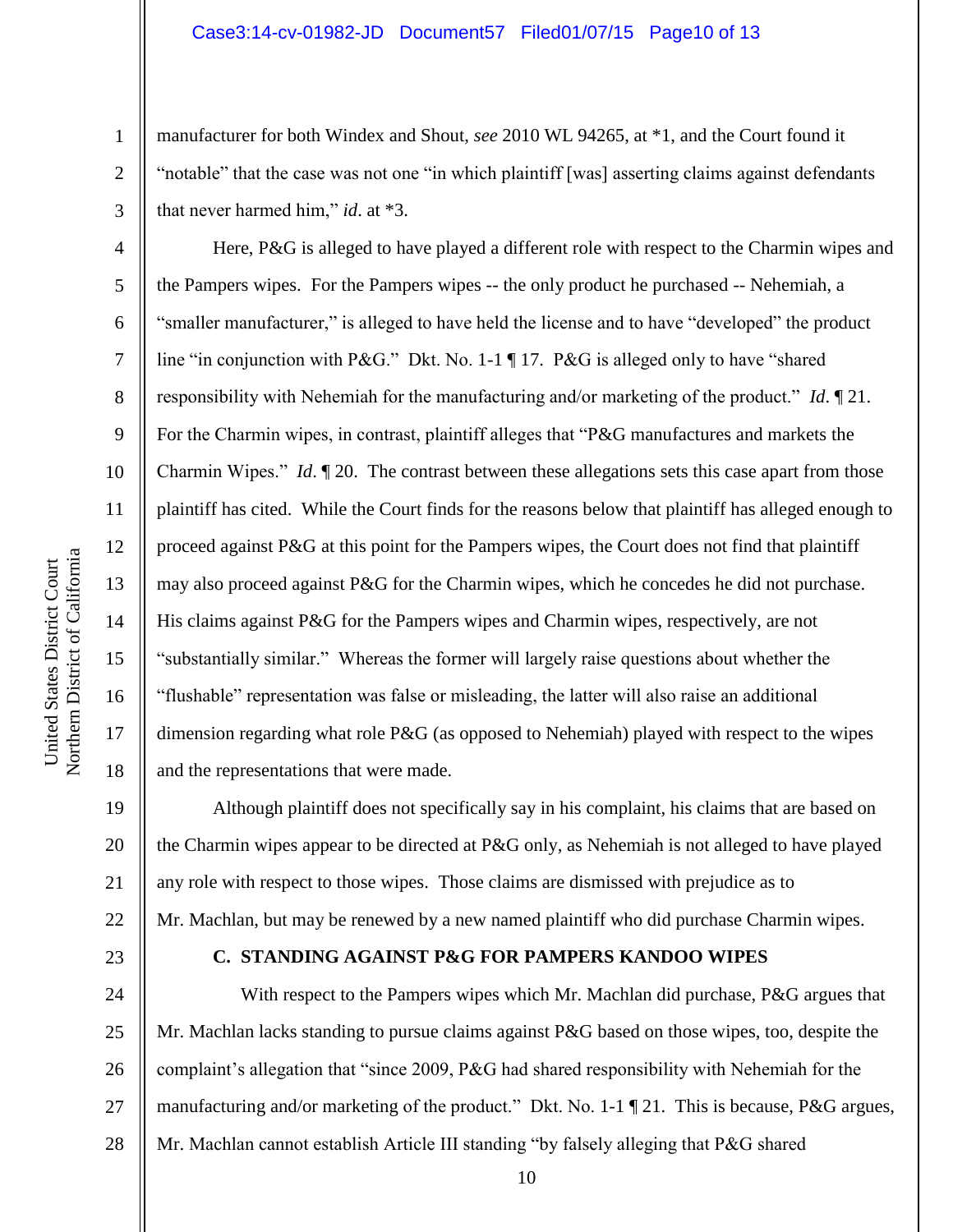responsibility for manufacturing or marketing the product." Dkt. No. 25 at 7.

P&G's argument that this allegation in the complaint is "false" is based on two license agreements that it has submitted in support of its motion. *See* Dkt. No. 25 at 8 (license agreements are attached as Exhibits A and B to attorney declaration in support of motion). P&G claims that the terms of these license agreements establish that "P&G has had *no* responsibility for the development or manufacture of Kandoo Wipes since August 2009." *Id*. (emphasis in original). P&G additionally argues that the Court can properly consider these license agreements in resolving its 12(b)(1) arguments because "[t]his is not a case where the jurisdictional and substantive issues are 'so intertwined' that the Court may not resolve jurisdictional issues on a motion to dismiss." *Id*. at 7 n.4. P&G goes on to argue that "[w]hether P&G manufactured Kandoo Wipes or had responsibility for the challenged representations about Kandoo Wipes -- the issue relevant to this Court's jurisdiction over P&G -- is a discrete issue that has nothing to do with whether Kandoo Wipes were deceptively marketed." *Id*.

The Court finds these arguments misguided in several respects. This is indisputably an issue that goes directly to P&G's liability, and as such, it is not one that the Court can resolve on a 12(b)(1) motion. Indeed, as in *Safe Air for Everyone v. Meyer*, 373 F.3d 1035, 1040 (9th Cir. 2004), a dismissal under 12(b)(1) would be improper "because the jurisdictional issue and substantive issues . . . are so intertwined that the question of jurisdiction is dependent on the resolution of factual issues going to the merits." Moreover, even assuming that the license agreements clearly establish that as a contractual matter, "P&G had no responsibility for the development or manufacture of Kandoo Wipes since August 2009," Dkt. No. 25 at 8, that would hardly establish as a factual matter that those terms were complied with. The Court also notes that even under P&G's own argument, it admits that it "ha[d] approval rights over products bearing a licensed mark and any advertising or promotional materials related to those products . . . ." *Id*. Consequently, the Court rejects P&G's argument that Mr. Machlan lacks standing to pursue

1

2

3

4

5

6

7

8

9

10

11

12

13

14

15

16

17

18

19

20

21

22

23

24

25

26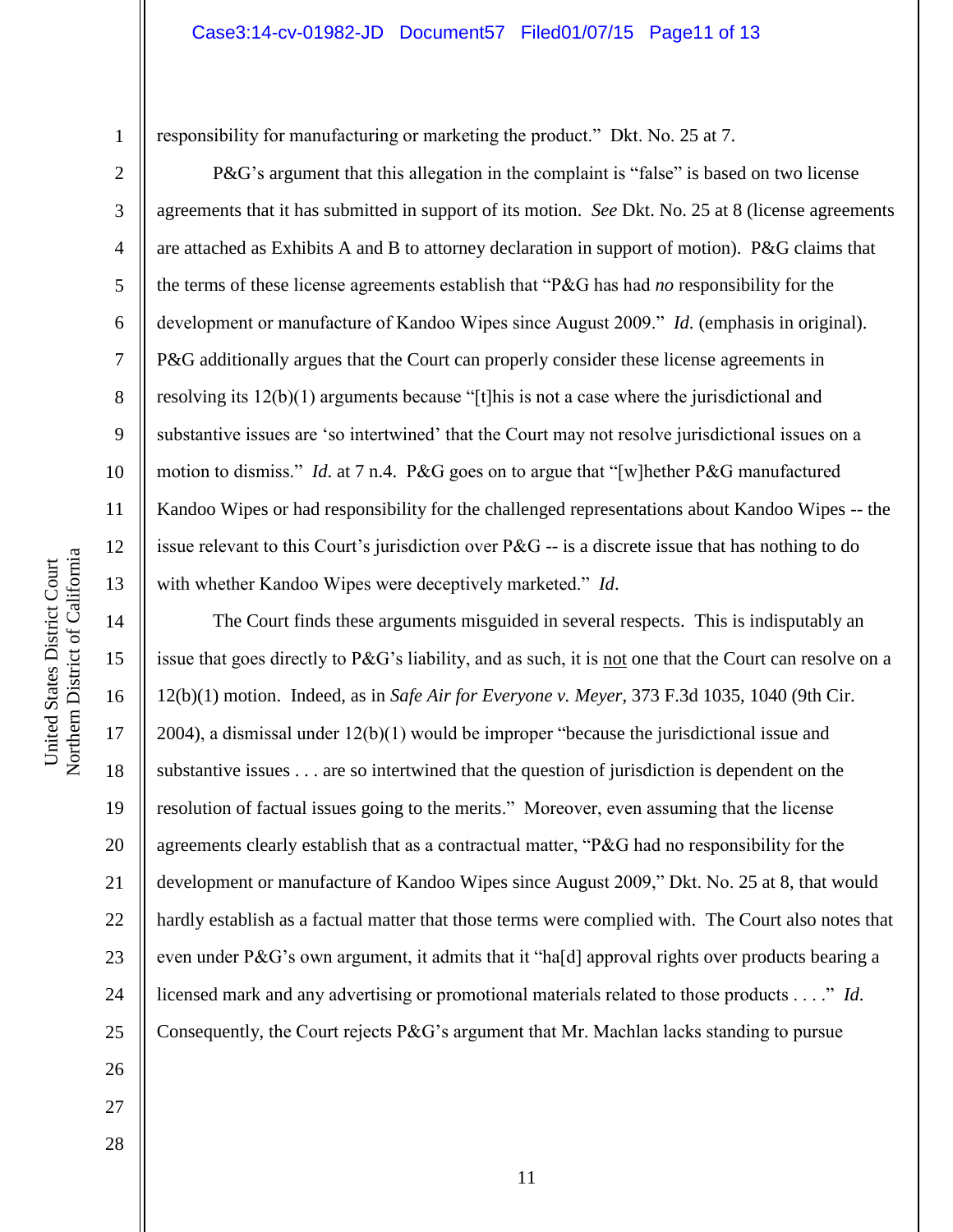claims against it that relate to his purchase of the Pampers Kandoo wipes.<sup>2</sup>

## **D. INJURY-IN-FACT**

P&G argues that plaintiff has failed to sufficiently allege injury-in-fact because he "nowhere alleges that he was unable to flush the wipes" and he "notably fails to allege that the Kandoo Wipes caused the clog." Dkt. No. 25 at 13. Plaintiff responds that he "does allege that the Wipes clogged his toilet" and that in any event, he is not challenging whether the wipes "actually flushed down his toilet" but rather, "whether the product is truly 'flushable,' i.e., suitable for flushing, as advertised." Dkt. No. 31-1 at 4.

The Court finds P&G's argument to be based on a hyper-literal and non-sensical reading of the complaint, and rejects it on that basis. Mr. Machlan has alleged that he "immediately had problems flushing the wipes, as the toilet clogged and backed up. After he unclogged the toilet, he noticed that the toilet paper had partially decomposed, but the wipes were completely intact." Dkt. No. 1-1 ¶ 75. P&G's argument consequently fails on its own terms.

Mr. Machlan's claim is that the Pampers wipes were represented to be "flushable," but he could not flush the wipes down without the wipes clogging his toilet, and he would not have purchased and paid a premium for this product had it not been for the alleged misrepresentation. At this stage, that is enough. *See*, *e.g.*, *Hinojos v. Kohl's Corp.*, 718 F.3d 1098 (9th Cir. 2013).

# **III.NEHEMIAH MANUFACTURING COMPANY'S MOTION TO DISMISS**

19 20 21 22 23 Defendant Nehemiah has filed a separate motion to dismiss which requests the Court to dismiss or strike the class action allegations in the complaint. Dkt. No. 23. The Court, however, finds Nehemiah's arguments to be perfunctory and premature, and denies them on that basis. The denial is, of course, without prejudice to Nehemiah renewing the same arguments at a later stage of this litigation.

- 24
- 25

 $\overline{a}$ 

28 allegations," and his claims are based on his reliance on the alleged misrepresentations "on the packaging." Dkt. No. 31-1 at 7. The Court consequently deems this argument as moot and rejects it on that basis.

1

2

3

4

5

6

7

8

9

10

11

12

13

14

15

16

17

<sup>26</sup> 27  $2$  P&G also argues that "Machlan lacks standing to challenge representations about either product that allegedly appeared on the websites identified in the CAC." Dkt. No. 25 at 11. Plaintiff clarifies that he has described the websites only "to provide context and factual support for his